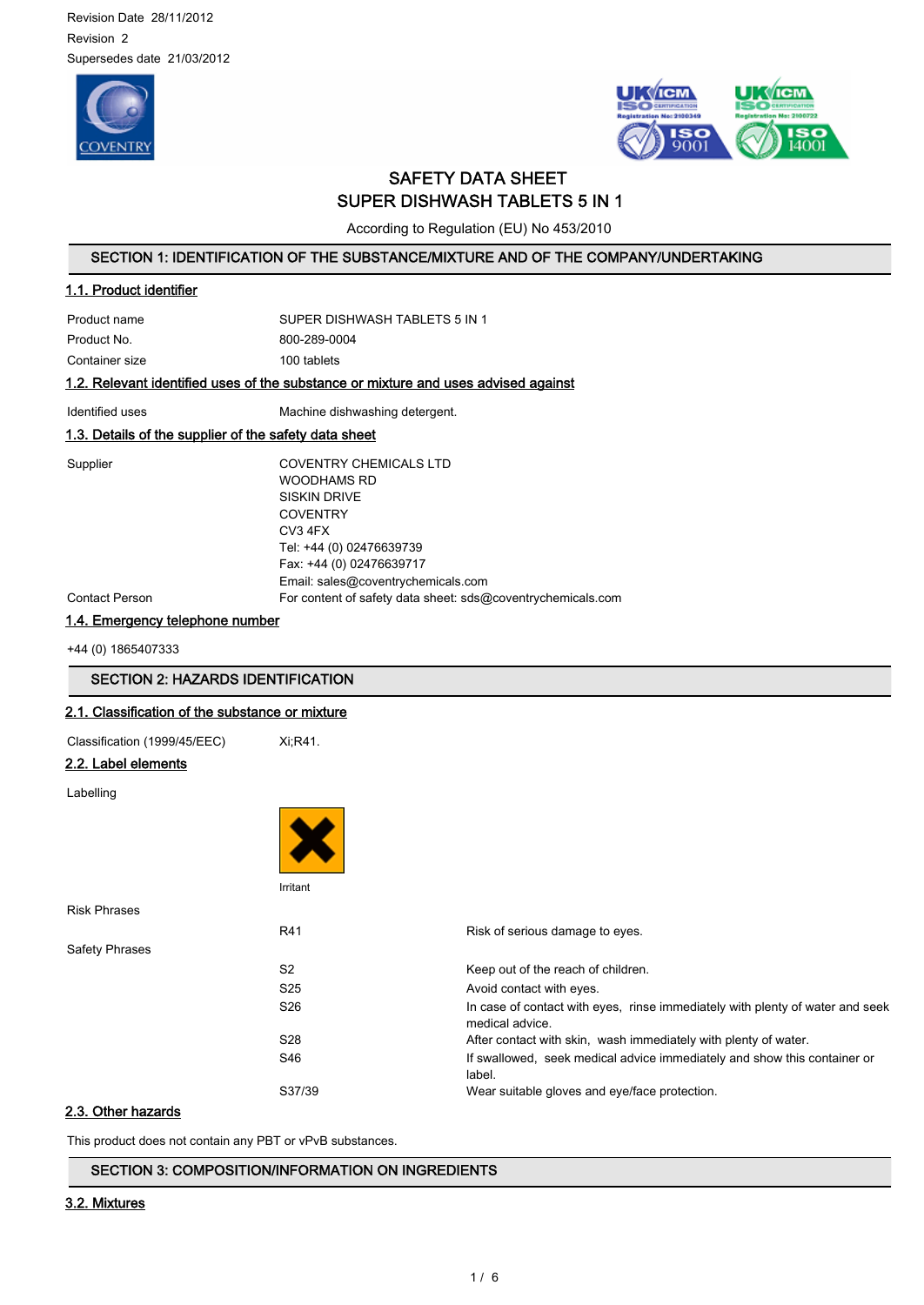| SODIUM CARBONATE                                     |                   |                                       | 15-30% |
|------------------------------------------------------|-------------------|---------------------------------------|--------|
| CAS-No.: 497-19-8                                    | EC No.: 207-838-8 |                                       |        |
| Classification (EC 1272/2008)<br>Eye Irrit. 2 - H319 |                   | Classification (67/548/EEC)<br>Xi;R36 |        |
|                                                      |                   |                                       |        |
| SODIUM PERCARBONATE                                  |                   |                                       | 10-15% |
| CAS-No.: 15630-89-4                                  | EC No.:           |                                       |        |
| Classification (EC 1272/2008)                        |                   | Classification (67/548/EEC)           |        |
| Ox. Sol. 2 - H272                                    |                   | Xn, R22.                              |        |
| Acute Tox. 4 - H302                                  |                   | Xi, R41.                              |        |
| Eye Dam. 1 - H318                                    |                   | $O;R8$ .                              |        |

The Full Text for all R-Phrases and Hazard Statements are Displayed in Section 16.

#### SECTION 4: FIRST AID MEASURES

#### 4.1. Description of first aid measures

General information

Provide eyewash station.

Inhalation

Move the exposed person to fresh air at once. Rinse nose and mouth with water. Get medical attention if any discomfort continues.

Ingestion

NEVER MAKE AN UNCONSCIOUS PERSON VOMIT OR DRINK FLUIDS! Rinse mouth thoroughly. Get medical attention if any discomfort continues.

Skin contact

Rinse immediately with plenty of water. Remove contaminated clothing. Contact physician if irritation continues.

Eye contact

Immediately flush with plenty of water for up to 15 minutes. Remove any contact lenses and open eyelids widely. If irritation persists: Seek medical attention and bring along these instructions.

#### 4.2. Most important symptoms and effects, both acute and delayed

Skin contact

Prolonged skin contact may cause redness and irritation.

Eye contact

Irritating and may cause redness and pain.

#### 4.3. Indication of any immediate medical attention and special treatment needed

No specific first aid measures noted.

# SECTION 5: FIREFIGHTING MEASURES

#### 5.1. Extinguishing media

Extinguishing media

Water. Foam. Dry chemicals.

#### 5.2. Special hazards arising from the substance or mixture

Hazardous combustion products

No hazardous decomposition products.

#### 5.3. Advice for firefighters

Special Fire Fighting Procedures

Keep run-off water out of sewers and water sources. Dike for water control.

Protective equipment for fire-fighters

Self contained breathing apparatus and full protective clothing must be worn in case of fire.

#### SECTION 6: ACCIDENTAL RELEASE MEASURES

#### 6.1. Personal precautions, protective equipment and emergency procedures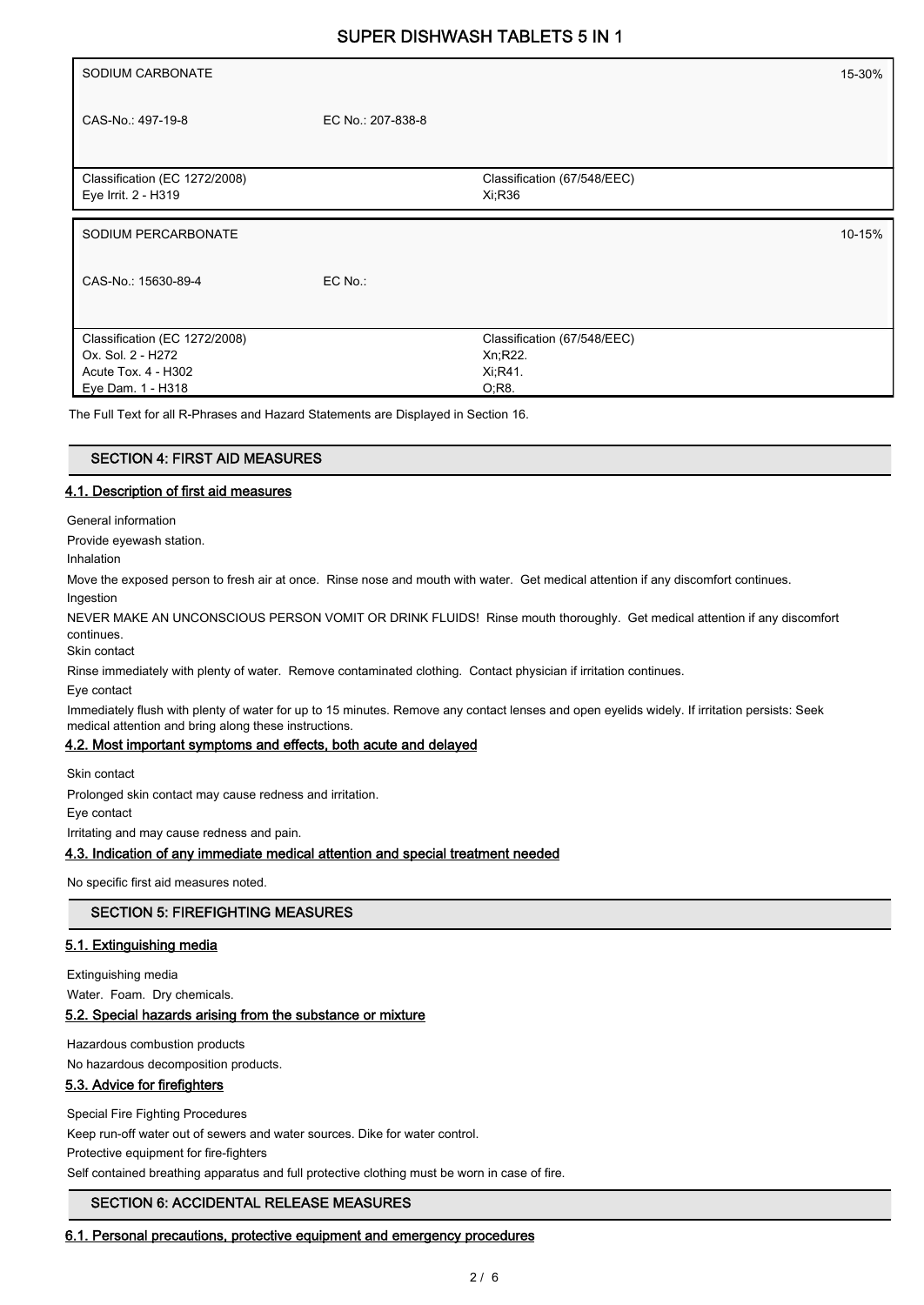Avoid inhalation of dust. Provide adequate ventilation. Wear protective clothing as described in Section 8 of this safety data sheet.

## 6.2. Environmental precautions

Do not allow to enter drains, sewers or watercourses.

6.3. Methods and material for containment and cleaning up

Collect in containers and seal securely. Remove containers and flush area with water.

#### 6.4. Reference to other sections

For personal protection, see section 8. See section 11 for additional information on health hazards. For waste disposal, see section 13.

### SECTION 7: HANDLING AND STORAGE

#### 7.1. Precautions for safe handling

Provide good ventilation. Avoid contact with skin and eyes. Wear protective clothing as described in Section 8 of this safety data sheet. Good personal hygiene is necessary. Wash hands and contaminated areas with water and soap before leaving the work site. Do not eat, drink or smoke when using the product.

# 7.2. Conditions for safe storage, including any incompatibilities

Store in tightly closed original container. Store in a dry place.

#### 7.3. Specific end use(s)

The identified uses for this product are detailed in Section 1.2.

# SECTION 8: EXPOSURE CONTROLS/PERSONAL PROTECTION

### 8.1. Control parameters

Ingredient Comments No exposure limits noted for ingredient(s).

### 8.2. Exposure controls

Protective equipment





Engineering measures

Provide adequate ventilation.

Respiratory equipment

Respiratory protection not required.

Hand protection

For prolonged or repeated skin contact use suitable protective gloves. PVC or rubber gloves are recommended. Simple Design for minimal risk.

Eye protection

Use tight fitting goggles if dust is generated.

Other Protection

Use barrier creams to prevent skin contact. Wear appropriate clothing to prevent repeated or prolonged skin contact.

Hygiene measures

When using do not eat, drink or smoke. Good personal hygiene is necessary. Wash hands and contaminated areas with water and soap before leaving the work site. Use appropriate skin cream to prevent drying of skin.

Environmental Exposure Controls

Avoid release to the environment. Users should be aware of environmental considerations and their duties under the environmental protection act. Further information may be found on Government websites: www.dti.gov.uk/access/index/htm and www.envirowise.gov.uk.

# SECTION 9: PHYSICAL AND CHEMICAL PROPERTIES

# 9.1. Information on basic physical and chemical properties

| Appearance                              | Tablet                                   |
|-----------------------------------------|------------------------------------------|
| Colour                                  | White with blue, red and green speckles. |
| Odour                                   | Citrus.                                  |
| Solubility                              | Soluble in water.                        |
| Initial boiling point and boiling range |                                          |
| Not applicable.                         |                                          |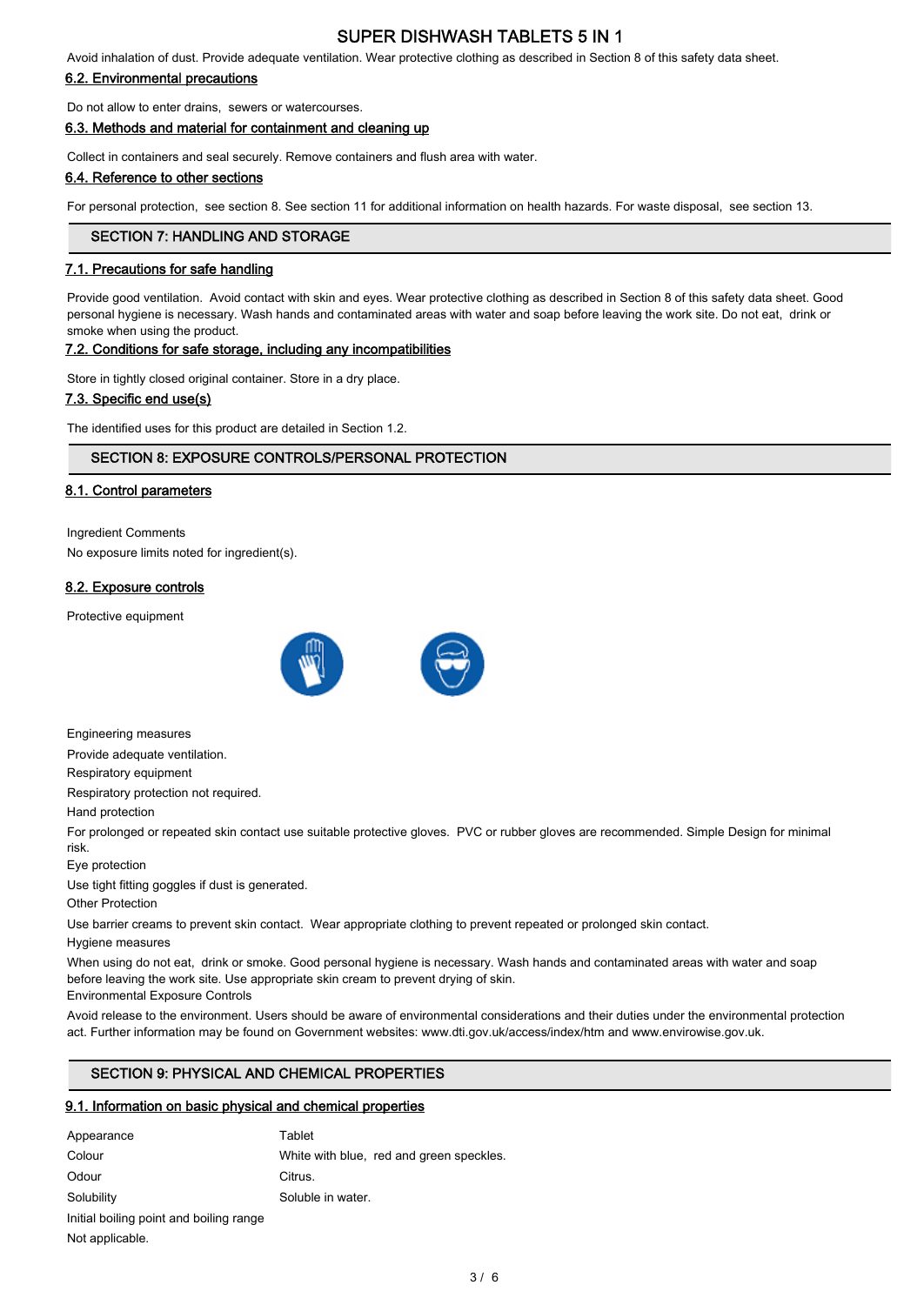Melting point (°C) Not applicable. Relative density 0.98-1.14 @ 20°C Bulk Density Not applicable. Vapour density (air=1) Not determined. Vapour pressure Not determined. Evaporation rate Not determined. Evaporation Factor Not applicable. pH-Value, Diluted Solution 10.4-10.8 @ 1% solution Viscosity Not applicable. Solubility Value (G/100G H2O@20°C) Not applicable. Decomposition temperature (°C) Not applicable. Odour Threshold, Lower Not applicable. Odour Threshold, Upper Not applicable. Flash point Not applicable. Auto Ignition Temperature (°C) Not applicable. Explosive properties Not applicable Oxidising properties Does not meet the criteria for oxidising. Comments **Information given concerns the solid substance**. 9.2. Other information

Not relevant

# SECTION 10: STABILITY AND REACTIVITY

## 10.1. Reactivity

No specific reactivity hazards associated with this product.

# 10.2. Chemical stability

Stable under normal temperature conditions.

## 10.3. Possibility of hazardous reactions

Not applicable. 10.4. Conditions to avoid

# Water, moisture.

10.5. Incompatible materials

Materials To Avoid Do not mix with other cleaning chemicals

# 10.6. Hazardous decomposition products

None when stored and handled correctly

# SECTION 11: TOXICOLOGICAL INFORMATION

#### 11.1. Information on toxicological effects

General information

This product has low toxicity. Only large volumes may have adverse impact on human health.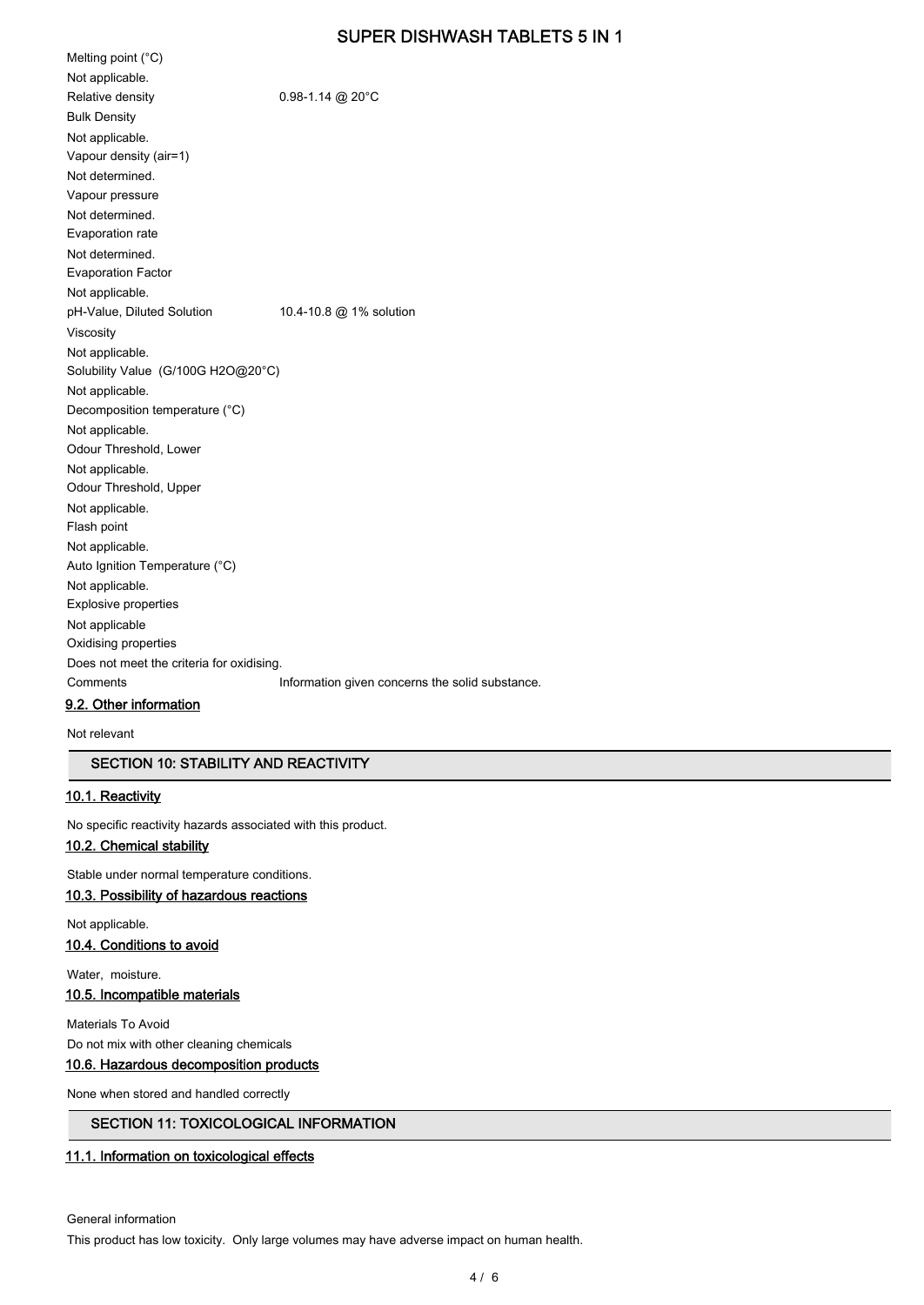Inhalation

No risk from inhalation in normal use

Ingestion

Large quantities swallowed may cause gastro-intestino irritation, possibly vomiting

Skin contact

Prolonged contact may cause redness, irritation and dry skin. Eye contact Irritating and may cause redness and pain.

# SECTION 12: ECOLOGICAL INFORMATION

**Ecotoxicity** 

There are no data on the ecotoxicity of this product. Not regarded as dangerous for the environment.

# 12.1. Toxicity

# 12.2. Persistence and degradability

**Degradability** 

There are no data on the degradability of this product. The surfactant(s) contained in this preparation complies(comply) with the biodegradability criteria as laid down in Regulation (EC) No.648/2004 on detergents. Data to support this assertion are held at the disposal of the competent authorities of the Member States and will be made available to them, at their direct request or at the request of a detergent manufacturer.

### 12.3. Bioaccumulative potential

Bioaccumulative potential No data available on bioaccumulation.

# 12.4. Mobility in soil

Mobility: The product is water soluble and may spread in water systems.

#### 12.5. Results of PBT and vPvB assessment

This product does not contain any PBT or vPvB substances.

#### 12.6. Other adverse effects

None known.

# SECTION 13: DISPOSAL CONSIDERATIONS

General information

Do not discharge into drains, water courses or onto the ground.

# 13.1. Waste treatment methods

Dispose of waste and residues in accordance with local authority requirements. Packaging is recyclable.

# SECTION 14: TRANSPORT INFORMATION

| Not Classified  |
|-----------------|
| Not classified. |
| Not classified. |
| Not classified. |
|                 |

14.1. UN number

#### 14.2. UN proper shipping name

# 14.3. Transport hazard class(es)

14.4. Packing group